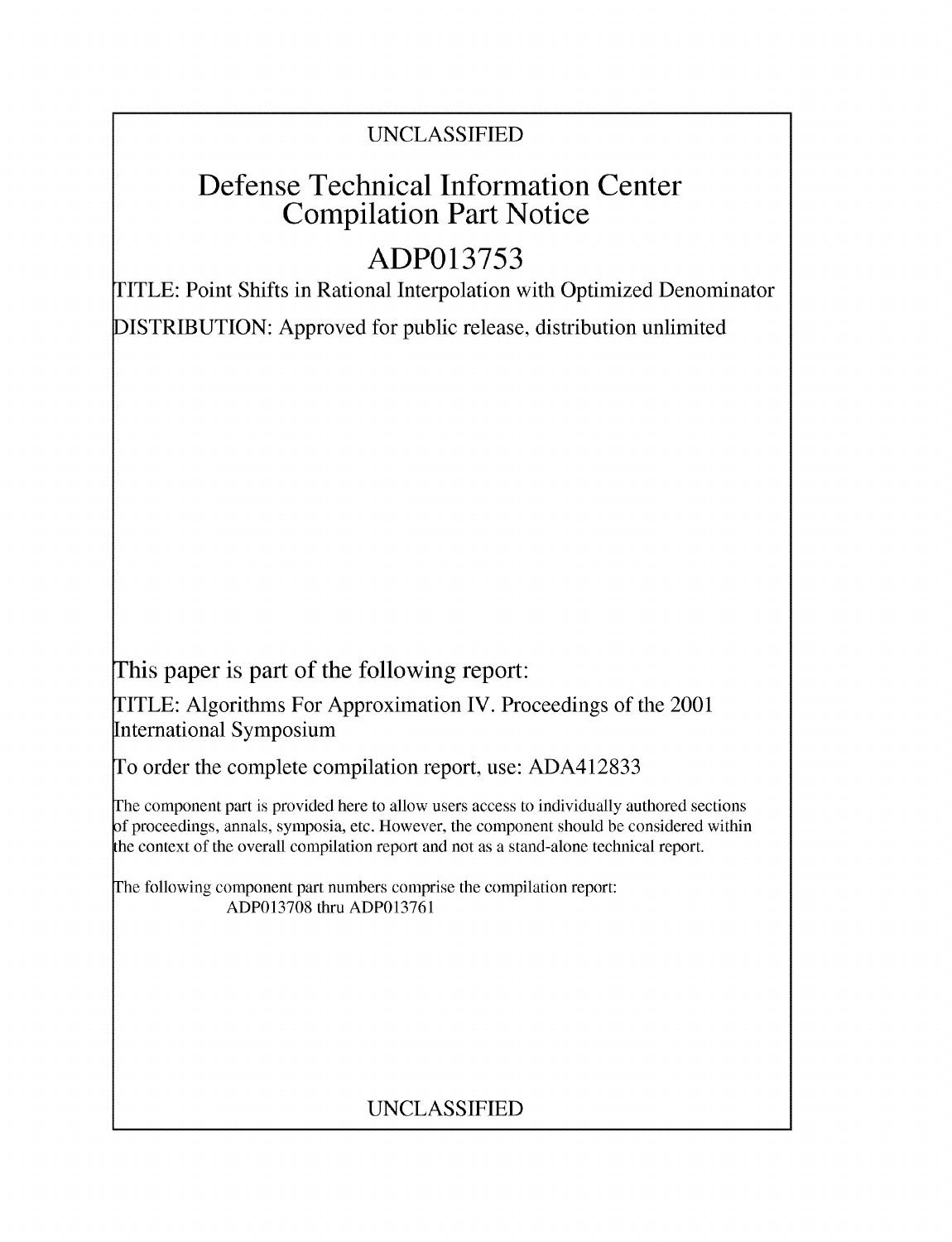## **Jean-Paul Berrut**

*Département de Mathématiques, Université de Fribourg, Switzerland* jean-paul. berrut@unifr. ch

#### **Hans D. Mittelmann**

*Department of Mathematics, Arizona State University, Tempe, USA* mittelmann@asu. edu

#### Abstract

In previous work we have suggested obtaining rational interpolants of a function *f* by attaching optimally placed poles to its interpolating polynomials. For a large number of interpolation points these polynomials are well-known to be good approximants only if the nodes tend to cluster near the endpoints of the interval, as with Cebysev or Legendre points. In practice, however, one would prefer to have them closer to equidistant. This will in particular be the case when the difficult portion of *f* lies well within the interior of the interval, or when approximating derivatives of *f,* as in the solution of differential equations. To address this difficulty, we use here a conformal change of variable to shift the points from the Cebygev position toward a more equidistant distribution in a way that should maintain the exponential convergence when *f* is analytic. Numerical examples demonstrate the resulting improvement in the quality of the approximation.

## **1 Introduction**

We are concerned here with rational approximation of a continuous function *f* on an interval [a, b], which we may take as  $[-1, 1] =: I$ , after a linear change of variable when necessary. We further assume that the approximant *r* should interpolate *f* between a finite number, say  $N + 1$ , of distinct points (nodes)  $x_0, x_1, \ldots, x_N$  in *I*. In a similar way as in [5], *r* will be constructed by attaching a certain number of poles to an interpolating polynomial.

In some applications, such as the numerical solution of two-point boundary value problems (see, e.g., [6]), one may choose the points more or less at will; in that case, one will place them so as to reach the best compromise between two often conflicting goals: points good for interpolation, on one side, and points favourable for the condition of the problem to be solved, on the other side. In [5], we have considered equidistant and Ceby§ev points, the first for their regularity, the second for the condition of the interpolation and for the fast convergence of the interpolant for very smooth functions. For the solution of two-point boundary problems in  $[6]$  we have merely used Cebysev points.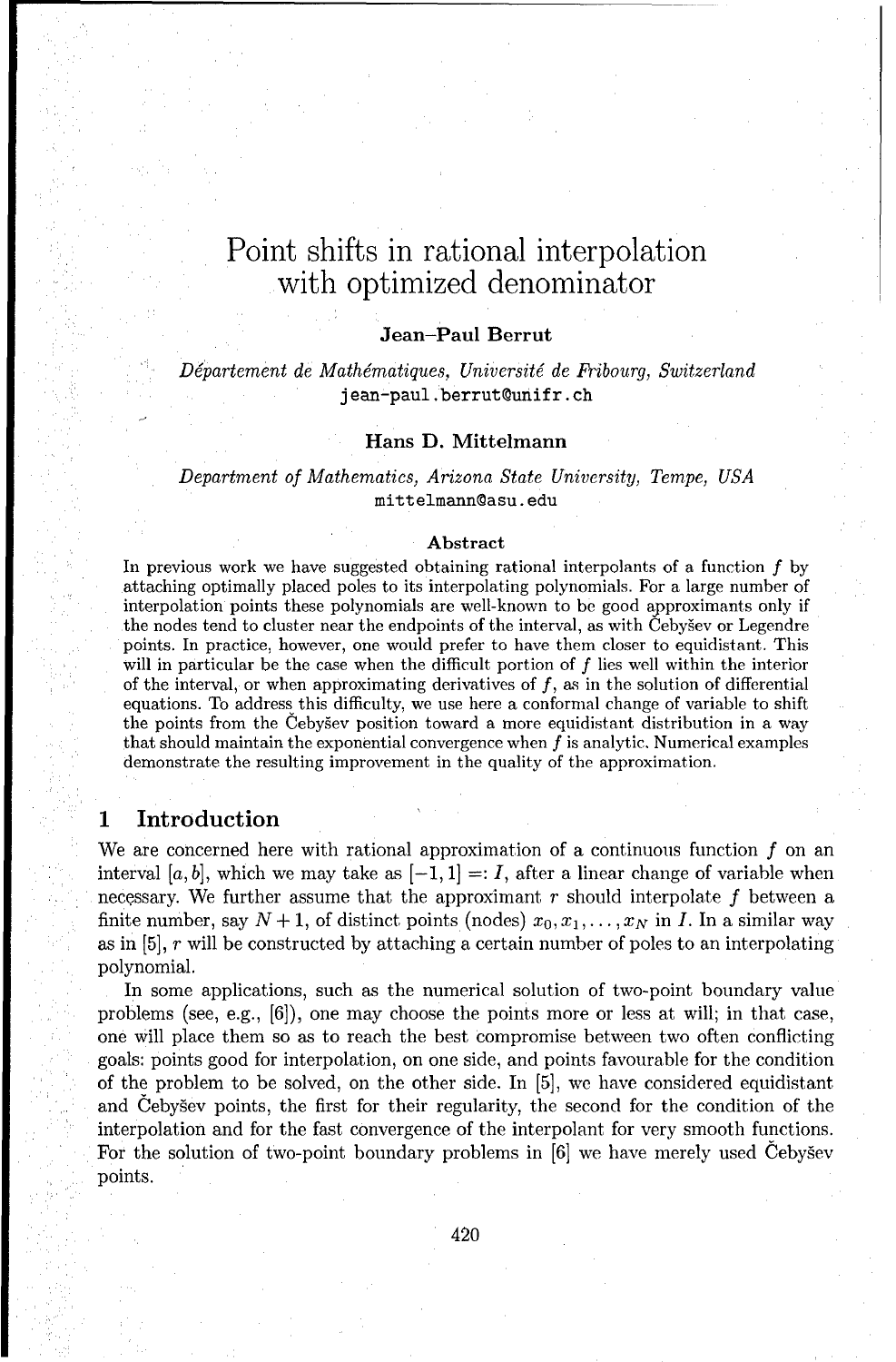There is in general no reason besides the problem condition for accumulating the nodes toward the boundary, as with Cebysev or Legendre points. Moreover, one of the reasons for using rational instead of polynomial interpolation is its better suitability for approximating functions with large slopes. Here too, shifting the points away from the center may not be appropriate.

Another odd consequence of accumulating interpolation points toward the extremities is the consequent ill-conditioning of the derivatives of the interpolating polynomials [7, 1]. This worsens the stability properties of time-stepping in the solution of time evolution problems with the method of lines [13] as well as the convergence of iterative methods for solving discretized stationary problems [3].

To address these difficulties, we will take advantage here of the fact that the fast convergence of the interpolant can be maintained while shifting the points with a conformal map g (independent of *N)* toward an equidistant position. This, however, requires an important change to the method in [5], because this point shift ruins the exponential convergence of the Cebysev interpolating polynomial. We therefore use here as the starting interpolant the polynomial interpolating  $f(g^{-1})$  in the domain of the inverse  $g^{-1}$  of the conformal map employed for the point shift, and attach poles to this polynomial.

Section 2 reviews the formulae and advantages of shifting Cebysev points conformally toward the center of the interval when interpolating functions, and Section 3 briefly recalls the method of optimally attaching poles to the interpolating polynomial introduced in our earlier work. In Section 4 we describe how to take advantage of the better conditioning of derivatives induced by the conformal point shift; the corresponding practical improvements are finally documented with numerical examples.

# **2 Rational interpolation with a variable change for point shifts**

Let  $\mathcal{P}_m$  and  $\mathcal{R}_{m,n}$ , respectively, denote the linear space of all polynomials of degree at most *m* and the set of all rational functions with numerator in  $\mathcal{P}_m$  and denominator in  $\mathcal{P}_n$ ; furthermore, denote by  $f_k$  the interpolated values  $f(x_k)$ ,  $k = 0(1)N$ , of f. Then, the unique polynomial  $p \in \mathcal{P}_N$  that interpolates f at the  $x_k$ 's,

$$
p(x) = \sum_{k=0}^{N} f_k L_k(x), \qquad L_k(x) := \prod_{i \neq k} (x - x_i) / \prod_{i \neq k} (x_k - x_i),
$$

can be written in its *barycentric form* [9]

$$
p(x) = \sum_{k=0}^{N} \frac{w_k}{x - x_k} f_k / \sum_{k=0}^{N} \frac{w_k}{x - x_k},
$$
\n(2.1)

where the so-called *weight*  $w_k$  corresponding to the point  $x_k$  is given by

$$
w_k := 1 / \prod_{i=0, i \neq k}^N (x_k - x_i).
$$

Despite its appearance,  $(2.1)$  determines a polynomial of degree at most *N*: the  $w_k$ are precisely the numbers which guarantee this [4]. By choosing other  $w_k$ 's, a rational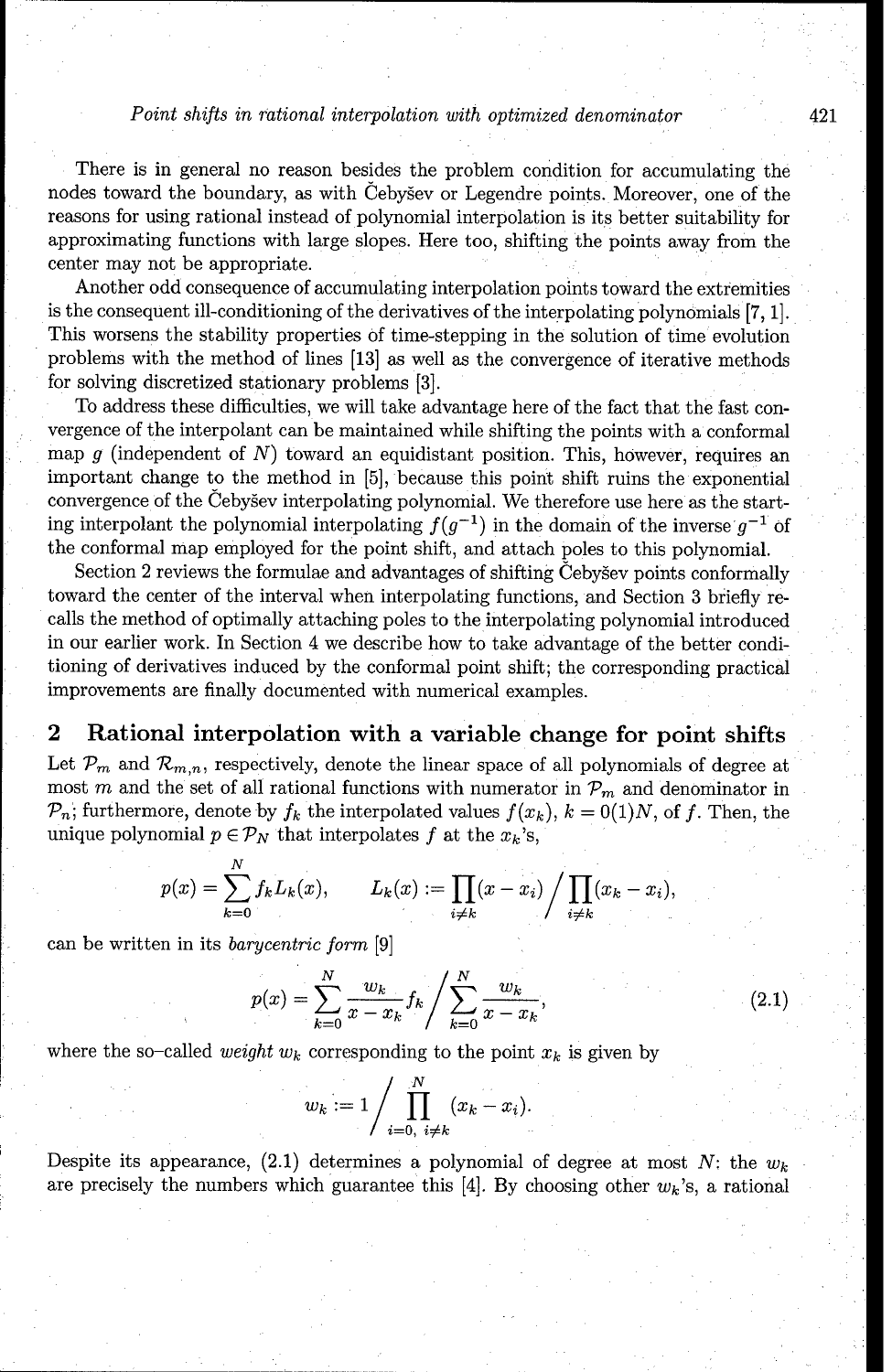interpolant is constructed.

The barycentric formula has several advantages over other representations of the interpolating polynomial  $([4]$  p. 357). One of them is the fact that the weights appear in both the numerator and the denominator, so that they can be divided by any common factor. For example, simplified weights for Cebysev points of the first kind  $x_k^{(1)} := \cos \phi_k$ , where  $\phi_k := \frac{2k+1}{2(n+1)} \pi$  and  $k = 0, ..., N$ , are given by  $w_k^{(1)} = (-1)^k \sin \phi_k$  ([9] p. 249), while for the Cebysev points of the second kind  $x_k^{(2)} := \cos k \frac{\pi}{N}$  – which will be used here **-** one simply has Salzer's formula ([9] p. 252)

$$
w_k^{(2)} = (-1)^k \delta_k, \qquad \delta_k = \begin{cases} 1/2, & k = 0 \text{ or } k = N, \\ 1, & \text{otherwise.} \end{cases}
$$

These points are, together with Legendre's, the most used nodes for global polynomial interpolation and large  $N$ . They achieve exponential convergence of  $p$  toward  $f$  if the latter is analytic in an ellipse  $E_{\rho}$  with foci at  $\pm 1$  and sum of its axes equal to  $2\rho$ ,  $\rho > 1$ . However, this fast convergence comes at the cost of a concentration of the nodes in the vicinity of the extremities of *I.* As mentioned above, this accumulation may have drawbacks, such as poor spreading of the information about *f* over the interval and ill-conditioning of the derivatives near the endpoints.

With a suitable choice of the interpolant, one may conformally shift the nodes toward an equidistant position (though not all the way) without losing the exponential convergence. For that purpose, one considers, beside the x-space in which *f* is to be approximated, another space, denoted by y, say, and the  $N + 1$  Cebysev points of the second kind

$$
y_k=x_k^{\left( 2\right) }
$$

in the interval  $J := [-1, 1]$  in this y-space. Let g be a conformal map from a domain  $\mathcal{D}_1$ containing *J* (in the y-space) to a domain  $\mathcal{D}_2$  containing *I* (in the x-space); moreover, suppose that *f* is a function  $\mathcal{D}_2 \mapsto \mathbb{C}$  such that the composition  $f \circ g : \mathcal{D}_1 \mapsto \mathbb{C}$  is analytic in an ellipse  $E_{\rho}$ , as defined above. With this map we may define new interpolation points on *I,*  $x_k = g(y_k)$ , as well as the conformal transplantation  $F(y) := f(x)$  [10] of *f* into the y-space.

Then, with the polynomial interpolating *F(y)* at the *Yk*

$$
A_N(y) := \sum_{k=0}^N F(y_k) L_k(y) = \sum_{k=0}^N f(x_k) L_k(g^{-1}(x)) =: a_N(x), \qquad (2.2)
$$

one has

$$
|a_N(x) - f(x)| = \mathcal{O}(\rho^{-N}), \qquad x \in [-1, 1].
$$

Rational interpolation with all poles prescribed is very simple in the barycentric setting [5]: the *P* poles  $z_i$  are attached to (2.1) by replacing  $w_k$  with

$$
b_k = w_k d_k, \qquad d_k := \prod_{i=1}^P (x_k - z_i).
$$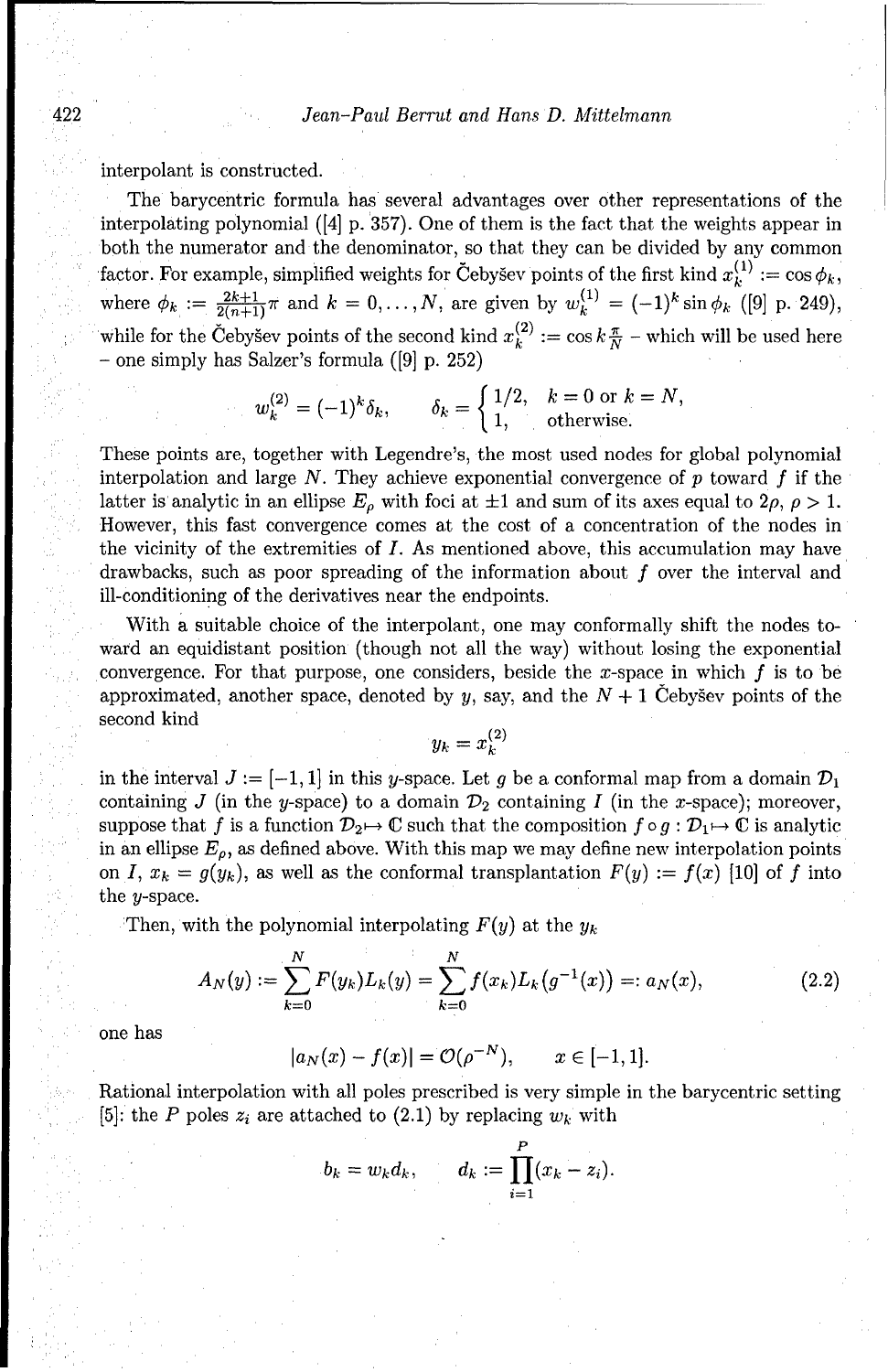If  $N \geq P$  this results in a rational interpolant in  $\mathcal{R}_{N,P}$  with poles at  $z_i$ ,  $i = 1, \ldots, P$ (when such an interpolant exists, see [5]).

Remark 2.1 *Exponential convergence of interpolation at the shifted points is also attained with the rational function given by (2.1) with*  $w_k = w_k^{(2)}$  *[2]. However, this is in general a rational function in*  $\mathcal{R}_{N,\nu}$ ,  $\nu > N - P$ : there is not enough defect in the *denominator degree for the weights*  $w_k^{(2)}d_k$  to warrant the presence of the P poles  $z_i$ 

We then use  $a_N$  as the starting interpolant to which we attach the poles  $v_i$  in the y-space. This yields

$$
R(y) := \frac{\sum_{k=0}^{N} \frac{w_k \prod_{i=1}^{P} (y_k - v_i)}{y - y_k} f_k}{\sum_{k=0}^{N} \frac{w_k \prod_{i=1}^{P} (y_i - y_i - \sum_{i=1}^{P} (y_i - y_i))}{\sum_{k=0}^{P} (y_k - v_i)}} = \frac{\sum_{k=0}^{N} \frac{w_k \prod_{i=1}^{P} (y_i - y_i - \sum_{i=1}^{P} (y_i - y_i))}{\sum_{k=0}^{P} (y_i - y_i - \sum_{i=1}^{P} (y_i - y_i - \sum_{i=1}^{P} (y_i - y_i - \sum_{i=1}^{P} (y_i - y_i - \sum_{i=1}^{P} (y_i - y_i - \sum_{i=1}^{P} (y_i - y_i - \sum_{i=1}^{P} (y_i - y_i - \sum_{i=1}^{P} (y_i - y_i - \sum_{i=1}^{P} (y_i - y_i - \sum_{i=1}^{P} (y_i - y_i - \sum_{i=1}^{P} (y_i - y_i - \sum_{i=1}^{P} (y_i - y_i - \sum_{i=1}^{P} (y_i - y_i - \sum_{i=1}^{P} (y_i - y_i - \sum_{i=1}^{P} (y_i - y_i - \sum_{i=1}^{P} (y_i - y_i - \sum_{i=1}^{P} (y_i - y_i - \sum_{i=1}^{P} (y_i - y_i - \sum_{i=1}^{P} (y_i - y_i - \sum_{i=1}^{P} (y_i - y_i - \sum_{i=1}^{P} (y_i - y_i - \sum_{i=1}^{P} (y_i - y_i - \sum_{i=1}^{P} (y_i - y_i - \sum_{i=1}^{P} (y_i - y_i - \sum_{i=1}^{P} (y_i - y_i - \sum_{i=1}^{P} (y_i - y_i - \sum_{i=1}^{P} (y_i - y_i - \sum_{i=1}^{P} (y_i - y_i - \sum_{i=1}^{P} (y_i - y_i - \sum_{i=1}^{P} (y_i - y_i - \sum_{i=1}^{P} (y_i - y_i - \sum_{i=1}^{P} (y_i - y_i - \sum_{i=1}^{P} (y_i - y_i - \sum_{i=1}^{P} (y_i - y_i - \sum_{i=1}^{P} (y_i -
$$

If a rational interpolant with these poles exists, it is given in the y-space by *R,* and *r* is a rational function in the argument  $g^{-1}(x)$ . Its poles are at  $z_i = g(v_i)$ .

## **3** Construction of the optimal interpolant

Our method consists in optimizing the position of the  $v_i$ 's so as to minimize

$$
||R - F||_{\infty} = ||r - f||_{\infty},
$$

as described in §3 of [5]. Optimal  $v_i$ 's always exist, but these are not unique in general. Whether the optimal *R* is unique is an open question; however, for every optimized pole  $v_i$  an indicator may be calculated which, if nonzero, guarantees that  $v_i$  is indeed a pole of *R.*

In the practical computations documented in §5 the optimization of the  $v_i$ 's was performed using the same two algorithms as in [5]: for small *N* we used a discrete differential correction algorithm according to [11], while for larger *N* the simulated annealing method of [8] was applied. Both methods will in principle locate a desired global maximum. The first method achieves it in a systematic and guaranteed way evaluating the error not continuously but on a fine grid; the simulated annealing method cannot be guaranteed to find the global extremum but, when used for an extensive search, will produce a reasonable approximation of it.

As mentioned in [5], our way of attaching poles to the interpolating polynomial has a very nice property: the approximation error can only decrease or at worst stay constant with a growing number of poles, this in sharp contrast with classical rational interpolation; when a new unknown, say  $v_j$ , is added to the set of variables,  $\{v_1, \ldots, v_{j-1}\}\,$ , the optimal values of the latter are a feasible vector for the higher dimensional optimization.

Let us conclude this section with a comment on the use of the nomenclature "attaching the poles". In classical rational interpolation, the poles of the interpolant are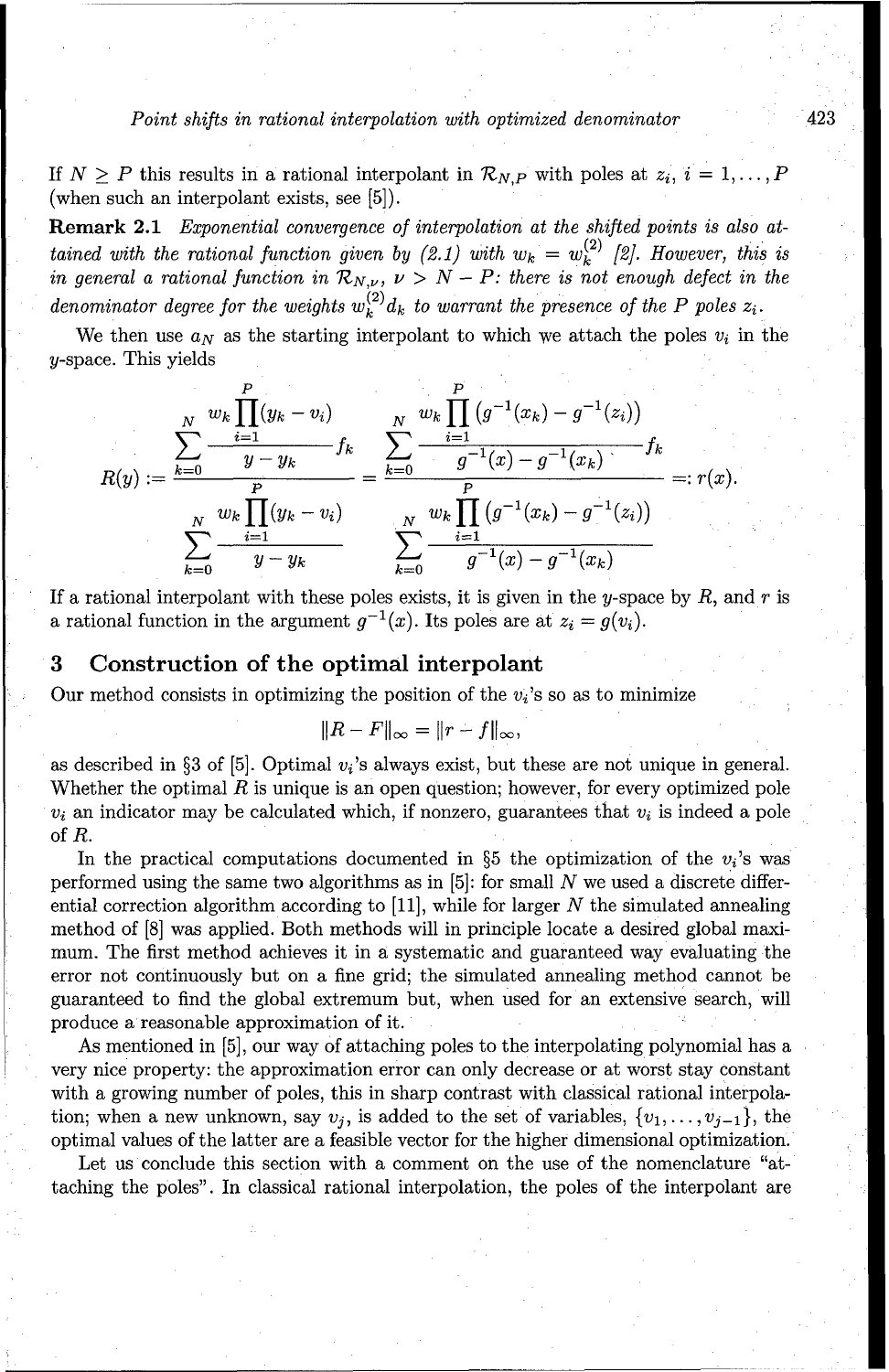determined by the data. There too, however, one sometimes wishes to prescribe the location of the poles (with corresponding decrease of the number of degrees of freedom): many authors then speak of "assigning", or "prescribing" the poles. In that sense one cannot "assign" poles to a polynomial, which obviously cannot have poles. We thus start with the interpolating polynomial and its poles at infinity and make it a rational interpolant by bringing the poles into an optimal position in C. We call this procedure "attaching poles", to distinguish it from the process of forcing a rational function to have a pole at a particular place.

# **4 Derivatives of the optimal interpolant with shifted points**

As mentioned in  $\S1$ , one of the reasons for shifting the points from their Cebysev position toward the interior of the interval is the improvement of the condition of the derivatives resulting from such a shift. Besides  $r$ , we will evaluate also  $r'$  and  $r''$  as approximants of *f'*, resp. *f''*, and estimate  $||r - f'||_{\infty}$  and  $||r - f''||_{\infty}$ .

Schneider and Werner [14] have noticed that every rational interpolant  $R \in \mathcal{R}_{N,N}$ , written in its barycentric form

$$
R(y) = \sum_{k=0}^{N} \frac{u_k}{y - y_k} f_k / \sum_{k=0}^{N} \frac{u_k}{y - y_k},
$$

can easily be differentiated. The formulae for the first two derivatives read<br> $\frac{N}{N}$ 

$$
R'(y) = \begin{cases} \sum_{k=0}^{N} \frac{u_k}{y - y_k} R[y, y_k] / \sum_{k=0}^{N} \frac{u_k}{y - y_k}, & y \neq y_i, \ i = 0(1)N, \\ -\left(\sum_{\substack{k=0 \ k \neq i}}^{N} u_k R[y_i, y_k]\right) / u_i, & y = y_i \end{cases}
$$

and

$$
R''(y) = \begin{cases} 2\sum_{k=0}^{N} \frac{u_k}{y - y_k} R[y, y, y_k] / \sum_{k=0}^{N} \frac{u_k}{y - y_k}, & y \neq y_i, i = 0(1)N, \\ -2\Big(\sum_{\substack{k=0 \ k \neq i}}^{N} u_k R[y_i, y_i, y_k]\Big) / u_i, & y = y_i, \end{cases}
$$

with  $R[z, z, y_k] = \frac{R'(z) - R[z, y_k]}{z - y_k}$ . The chain rule then yields, for  $r(x) = R(g^{-1}(x))$ ,

$$
r'(x) = R'(y) \cdot [g^{-1}(x)]' = \frac{R'(y)}{g'(y)}, \qquad r''(x) = \frac{1}{[g'(y)]^2} R''(y) - \frac{g''(y)}{[g'(y)]^3} R'(y). \tag{4.1}
$$

Specifically, in our calculations we have used the map suggested by Kosloff and Tal-Ezer [12],

$$
g(y) = \frac{\arcsin(\alpha y)}{\arcsin \alpha}, \qquad 0 < \alpha < 1.
$$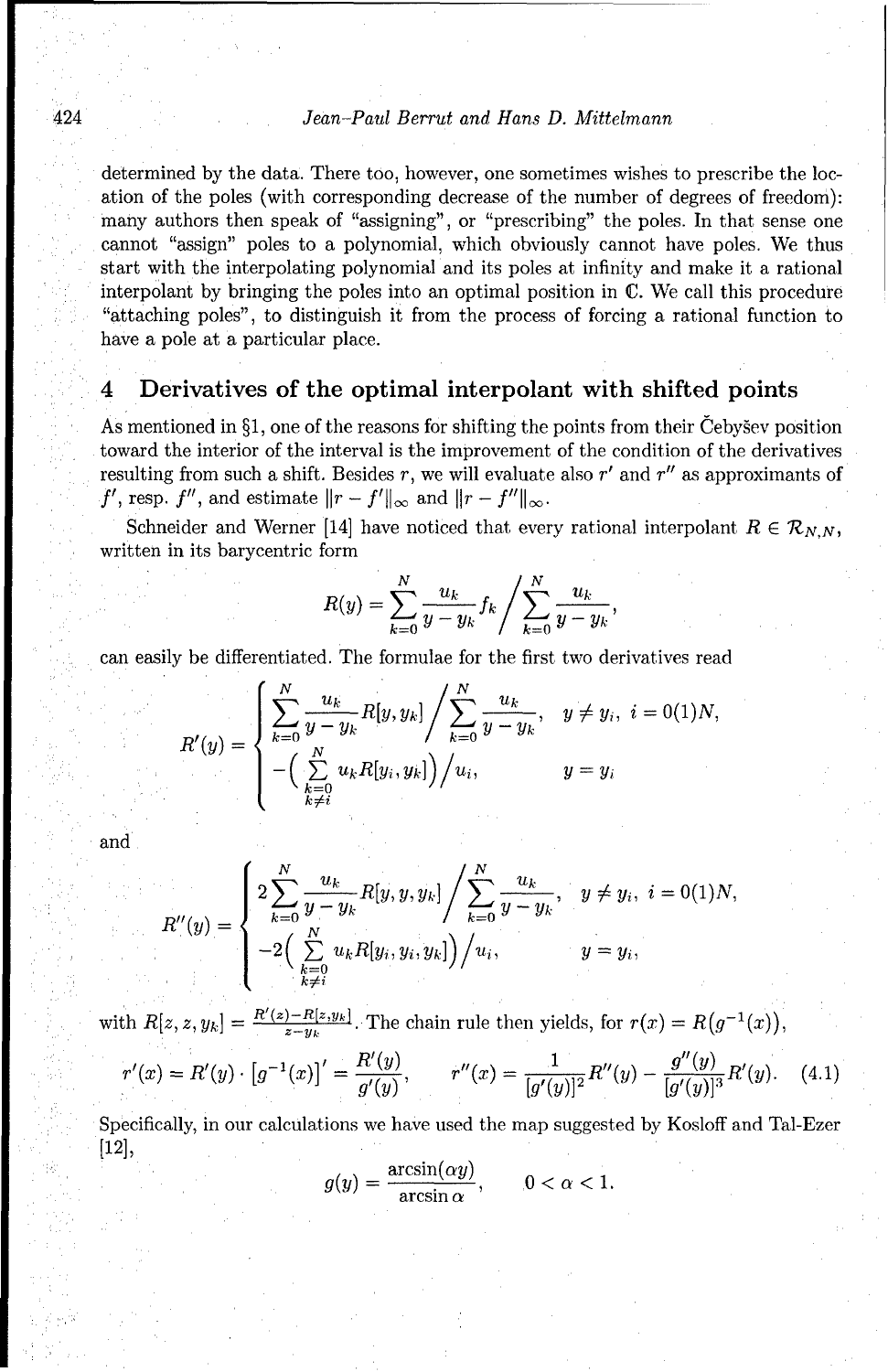| $\alpha$ | $P=0$       | $P=2$       | $P = 4$      | $P=6$        | $P=8$        |
|----------|-------------|-------------|--------------|--------------|--------------|
| 0.0      | $6.37e - 5$ | $1.42e-6$   | $5.83e - 8$  | $9.38e - 9$  | $1.30e - 9$  |
| 0.5      | $3.11e - 5$ | $6.69e - 7$ | $2.48e - 8$  | $4.21e-9$    | $4.23e - 10$ |
| 0.75     | $8.06e - 6$ | $1.60e - 7$ | $5.50e - 9$  | $9.47e - 10$ | $1.27e - 10$ |
| 0.9      | $-1.12e-6$  | $1.97e - 8$ | $5.90e - 10$ | $3.94e - 11$ | $2.05e - 11$ |
| 0.95     | $2.78e - 7$ | $4.47e - 9$ | $1.29e - 10$ | $1.36e - 11$ | $3.82e - 12$ |
| 0.96     | $1.85e - 7$ | $2.93e - 9$ | $8.27e - 11$ | $4.20e - 12$ | $3.88e - 12$ |

TAB. 1. Errors when approximating  $f$  with increasing  $P$  and  $\alpha$  in Example 1.

In the limiting cases,  $\alpha \to 0$  keeps the points at their Cebysev position, whereas  $\alpha \to 1$ renders them equidistant. The derivatives of *g* are given by

$$
g'(y) = \frac{\alpha}{\arcsin \alpha} \frac{1}{\sqrt{1 - (\alpha y)^2}}, \qquad g''(y) = \frac{\alpha^3}{\arcsin \alpha} \frac{y}{\sqrt{(1 - (\alpha y)^2)^3}},
$$

so that in (4.1)

$$
\frac{g''(y)}{[g'(y)]^3} = (\arcsin^2 \alpha)y.
$$

## **5 Numerical evidence**

We now report on practical computations, performed on two examples, which demonstrate the efficiency of point shifts for improving the rational interpolants with optimized denominators. These examples share the property that the difficult part of *f* lies in the center of *I,* so that the shift of the points toward a more equidistant position naturally improves the quality of the information provided to the interpolation method.

| $\alpha$ | $P=0$       | $P=2$       | $P = 4$     | $P=6$               | $P=8$        |
|----------|-------------|-------------|-------------|---------------------|--------------|
| 0.0      | $5.27e - 3$ | $1.26e - 3$ | $4.85e-6$   | $-8.69\mathrm{e}-7$ | $1.40e - 7$  |
| - 0.5    | $2.67e - 3$ | $5.87e - 4$ | $2.33e-6$   | $4.03e - 7$         | $4.63e-8$    |
| 0.75     | $7.47e - 4$ | $1.49e - 5$ | $5.16e - 7$ | $9.44e - 8$         | $1.30e - 8$  |
| 0.9      | $1.14e - 4$ | $2.01e-6$   | $6.56e - 8$ | $4.28e-9$           | $2.16e - 9$  |
| 0.95     | $2.97e - 5$ | $4.99e - 7$ | $1.48e - 8$ | $1.59e - 9$         | $4.52e - 10$ |
| 0.96     | $2.01e-5$   | $3.24e - 7$ | $9.52e - 9$ | $4.80e - 10$        | $4.70e - 10$ |

TAB. 2. Errors when approximating  $f'$  with increasing  $P$  and  $\alpha$  in Example 1.

The sup-norm  $\|\cdot\|_{\infty}$  has thereby been estimated by considering the 1000 equally spaced points  $\hat{x}_{\ell} = -\frac{5}{4} + \frac{\ell-1}{200} \frac{10}{4}$ ,  $\ell = 1(1)1000$ , on the interval  $[-5/4, 5/4]$  and computing the maximal absolute value of the error at those  $\hat{x}_{\ell}$  lying in [-1, 1].

**Example 5.1** We have first revisited Example 3 of [5], which displays in the center of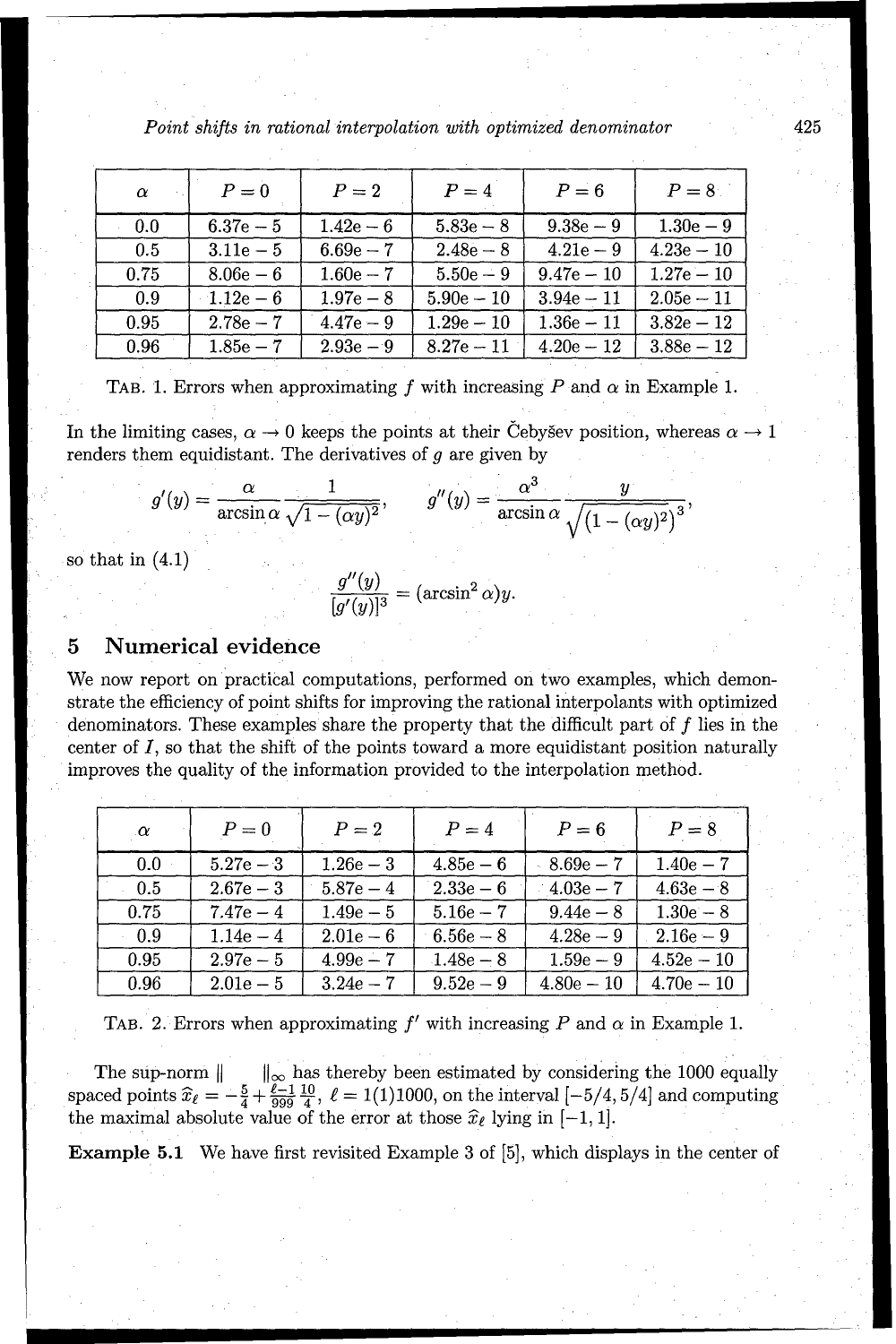#### 426 *Jean-Paul Berrut and Hans D. Mittelmann*

*I* a slope increasing with a positive parameter, here denoted by  $\epsilon$ ,

$$
f(x) = \cos \pi x + \frac{\text{erf}(\delta x)}{\text{erf}(\delta)}, \qquad \delta = \sqrt{.5\epsilon},
$$

where erf denotes the error function (see [5] for a graph).

In Table 1 we give the results obtained with  $\epsilon = 500$  and  $N = 81$ , increasing numbers *P* of poles and increasing  $\alpha$ . Tables 2 and 3 display the same information for the approximation of  $f'$  and  $f''$  with  $r'$  and  $r''$  as given by the formulae (4.1). The combination of extra poles and a point shift brings about 7 digits of accuracy, where the point shift alone makes only for 2-3. The improvement in the derivatives is especially remarkable: the error in the second derivative decreases from the useless value of 9.26 to about **10-7!**

| $\alpha$ | $P=0$       | $P=2$       | $P=4$       | $P=6$       | $P = 8$     |
|----------|-------------|-------------|-------------|-------------|-------------|
| 0.0      | 9.26        | $4.05e - 2$ | $4.82e-4$   | $7.85e - 5$ | $1.46e - 5$ |
| 0.5      | 4.26        | $2.07e - 2$ | $2.18e - 4$ | $3.75e - 5$ | $4.91e - 6$ |
| 0.75     | $9.50e - 1$ | $5.48e - 3$ | $6.25e - 5$ | $9.53e - 6$ | $1.26e-6$   |
| 0.9      | $9.30e - 2$ | $6.49e - 4$ | $8.86e - 6$ | $4.93e - 7$ | $2.34e - 7$ |
| 0.95     | $1.59e - 2$ | $1.23e - 4$ | $1.88e-6$   | $1.75e - 7$ | $5.31e - 8$ |
| 0.96     | $9.18e - 3$ | $7.36e - 5$ | $1.29e-6$   | $6.00e - 8$ | $5.57e - 8$ |

TAB. 3. Errors when approximating  $f''$  with increasing P and  $\alpha$  in Example 1.

Example **5.2** Example 3 in [5] has demonstrated that the attachment of poles may be very effective in improving the approximation of oscillatory functions. Here we change the function to

$$
h(x) = e^{-ax^2} \sin bx
$$
,  $a > 0, b > 0$ ,

so that the most oscillatory part lies in the center of the interval.

Results with  $a = 5$ ,  $b = 25$ ,  $N = 31$ ,  $P = 0$  and  $P = 2$  are given in Table 4. In contrast with the preceding example, here the point shift brings much more improvement than the attachment of poles, about 6-7 digits, an especially heartening fact for the derivatives, to which the interpolants without shift are useless approximants.

Acknowledgement: The authors wish to thank Peter Graves-Morris for his comments which have enhanced the present text.

# Bibliography

- 1. R. Baltensperger and J.-P. Berrut, The errors in calculating the pseudospectral differentiation matrices for Cebysev-Gauss-Lobatto points, *Comput. Math. Applic.* 37 (1999), 41-48. Errata: 38 (1999), 119.
- 2. R. Baltensperger, J.-P. Berrut, and B. Noël, Exponential convergence of a linear rational interpolant between transformed Chebyshev points, *Math. Comp.* **68 (1999),** 1109-1120.